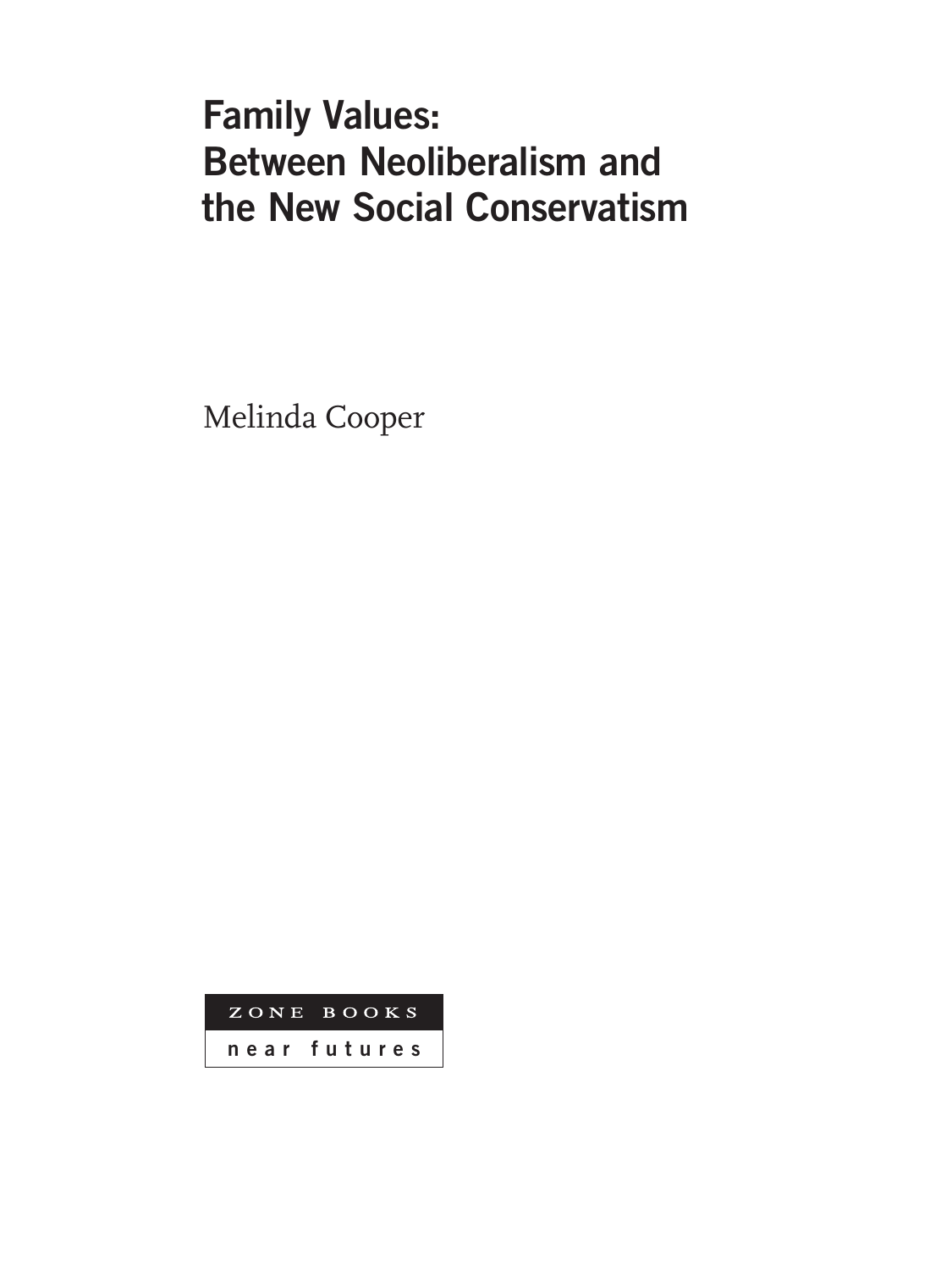© 2017 Melinda Cooper ZONE BOOKS 633 Vanderbilt Street, Brooklyn, New York 11218

All rights reserved.

No part of this book may be reproduced, stored in a retrieval system, or transmitted in any form or by any means, including electronic, mechanical, photocopying, microfilming, recording, or otherwise (except for that copying permitted by Sections 107 and 108 of the U.S. Copyright Law and except by reviewers for the public press), without written permission from the Publisher.

Printed in the United States of America. Distributed by The MIT Press, Cambridge, Massachusetts, and London, England.

Library of Congress Cataloging-in-Publication Data Names: Cooper, Melinda, author Title: Family values: between neoliberalism and the new social conservatism /Melinda Cooper. Description: New York: Zone Books, [2017] | Includes bibliographical references and index. Identifiers: lccn 2016042842 | isbn 9781935408840 (hardcover: alk. paper)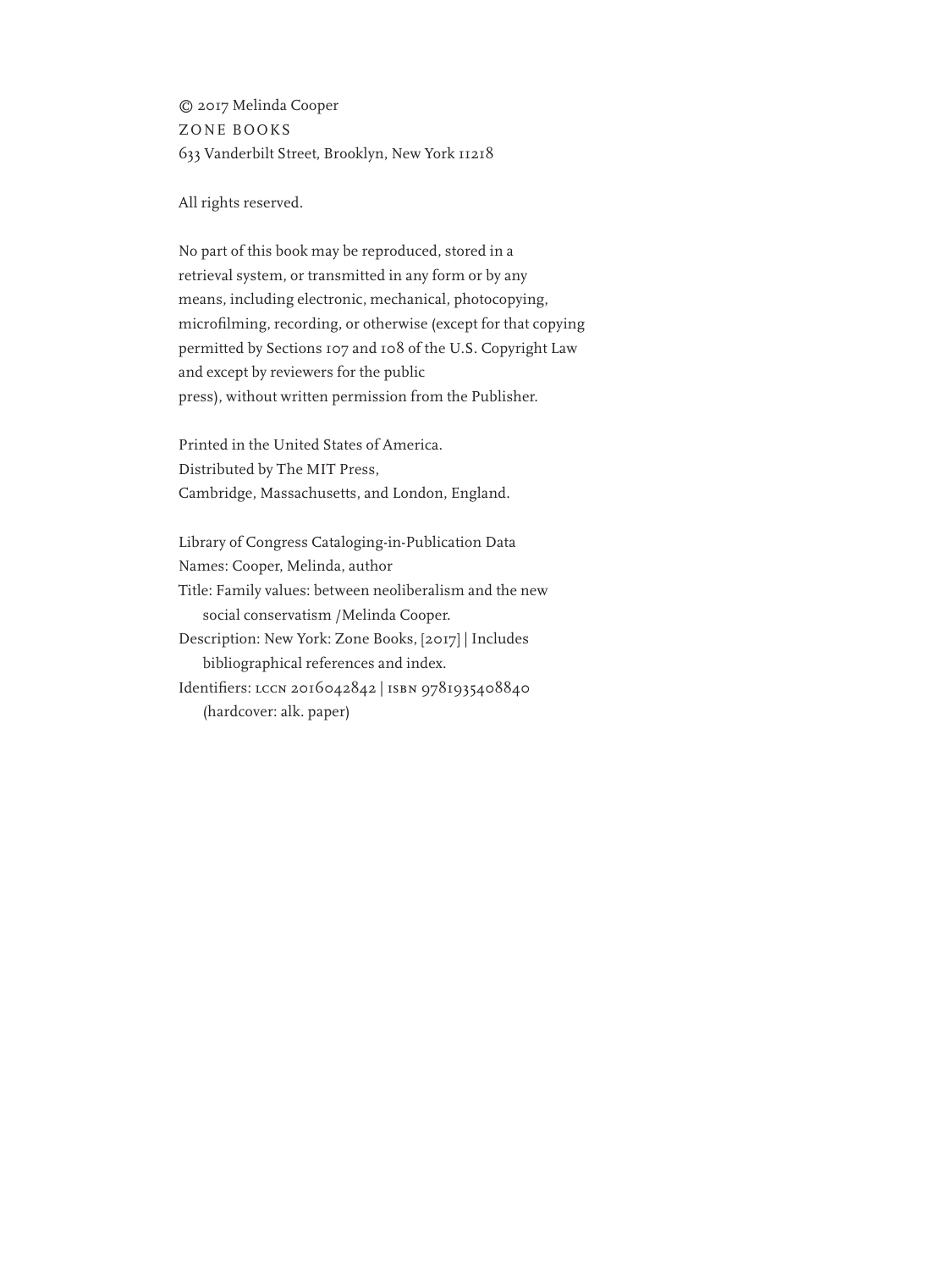- **I** BETWEEN NEOLIBERALISM AND THE NEW SOCIAL CONSERVATISM 7
- **II** THE MORAL CRISIS OF INFLATION: NEOLIBERALISM, NEOCONSERVATISM, AND THE DEMISE OF THE FAMILY WAGE 25
- **III** THE ETHIC OF FAMILY RESPONSIBILITY: REINVENTING THE POOR LAWS 67
- **IV** THE RETURN OF INHERITED WEALTH: ASSET INFLATION AND THE ECONOMIC FAMILY 119
- **V** THE PRICE OF PROMISCUITY: THE CHICAGO SCHOOL CONFRONTS AIDS 167
- **VI IN LOCO PARENTIS:** HUMAN CAPITAL, STUDENT DEBT, AND THE LOGIC OF FAMILY INVESTMENT 215
- **VII** THEOLOGY OF THE SOCIAL: THE RISE OF FAITH-BASED WELFARE 259

CONCLUSION 311

ACKNOWLEDGMENTS 317

NOTES 319

INDEX 427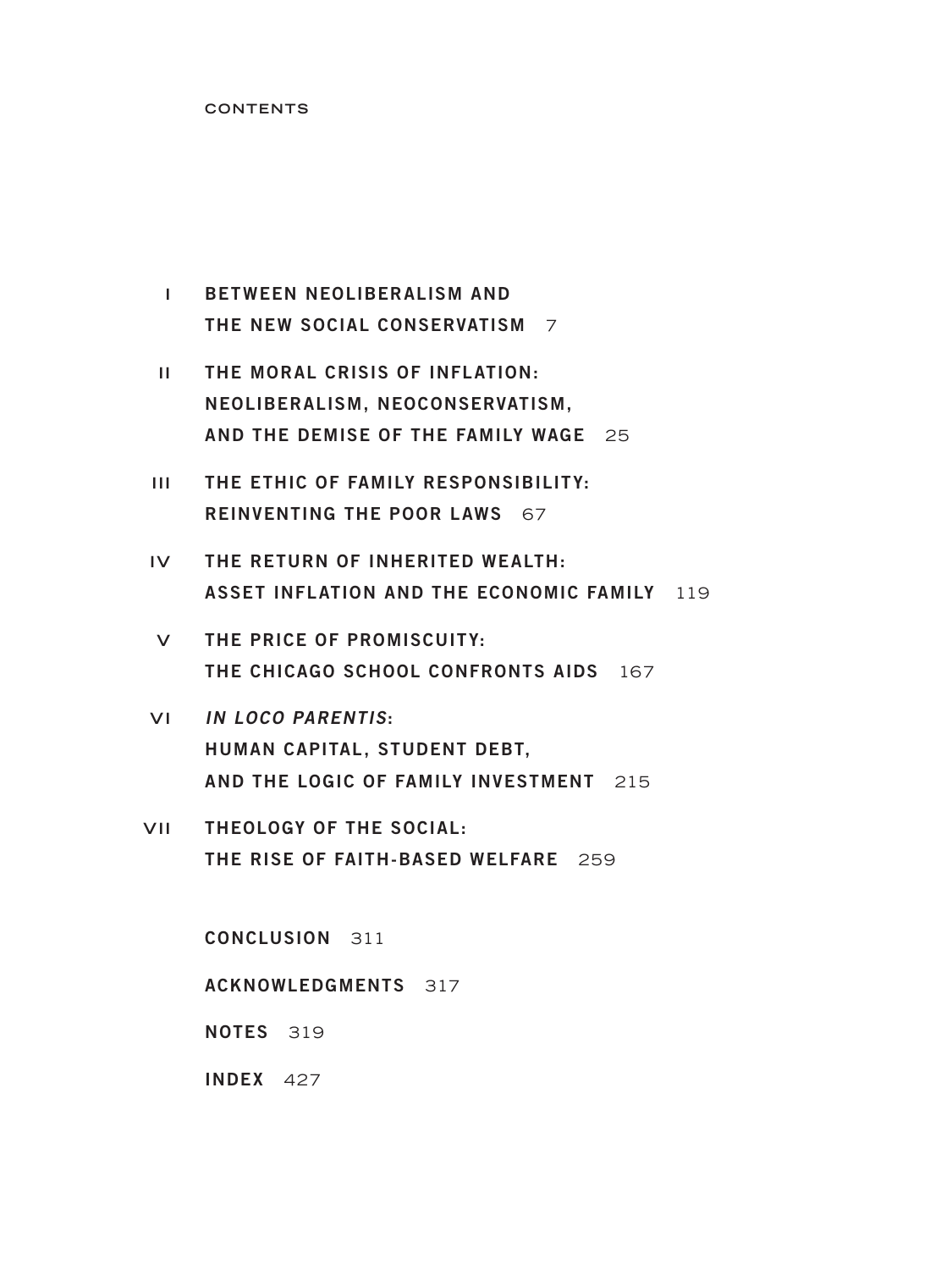## Between Neoliberalism and the New Social Conservatism

The family in the Western world has been radically altered, some claim almost destroyed, by events of the last three decades. — Gary Becker, *Treatise on the Family*

The history of the family is one of perpetual crisis. Yet, this crisis presents itself in distinct, even contradictory fashion to different political constituencies. For social conservatives of the left and right— the inheritors of 1970s neoconservatism— the contours of family crisis appear to have changed very little over the past several decades. The American family still seems to be suffering from a general epidemic of "fatherlessness."1 Young, impoverished women, particularly African Americans and Latinas, are still having children out of wedlock and still expecting the welfare state to take care of them. In the 1990s, social theorists complicated this story somewhat when they announced that the long-standing, quasi-mythical crisis of the African American family, infamously diagnosed by the neoconservative Daniel Patrick Moynihan in 1965, had now spread to the white middle class, encouraging generations of younger women to forsake the stability of marriage in favor of career-minded narcissism.2 Even more recently, they have discovered that marriage itself has become a marker of class in American society— a privilege that appears to be reserved for the college-educated middle class— and inversely, perhaps, a practice that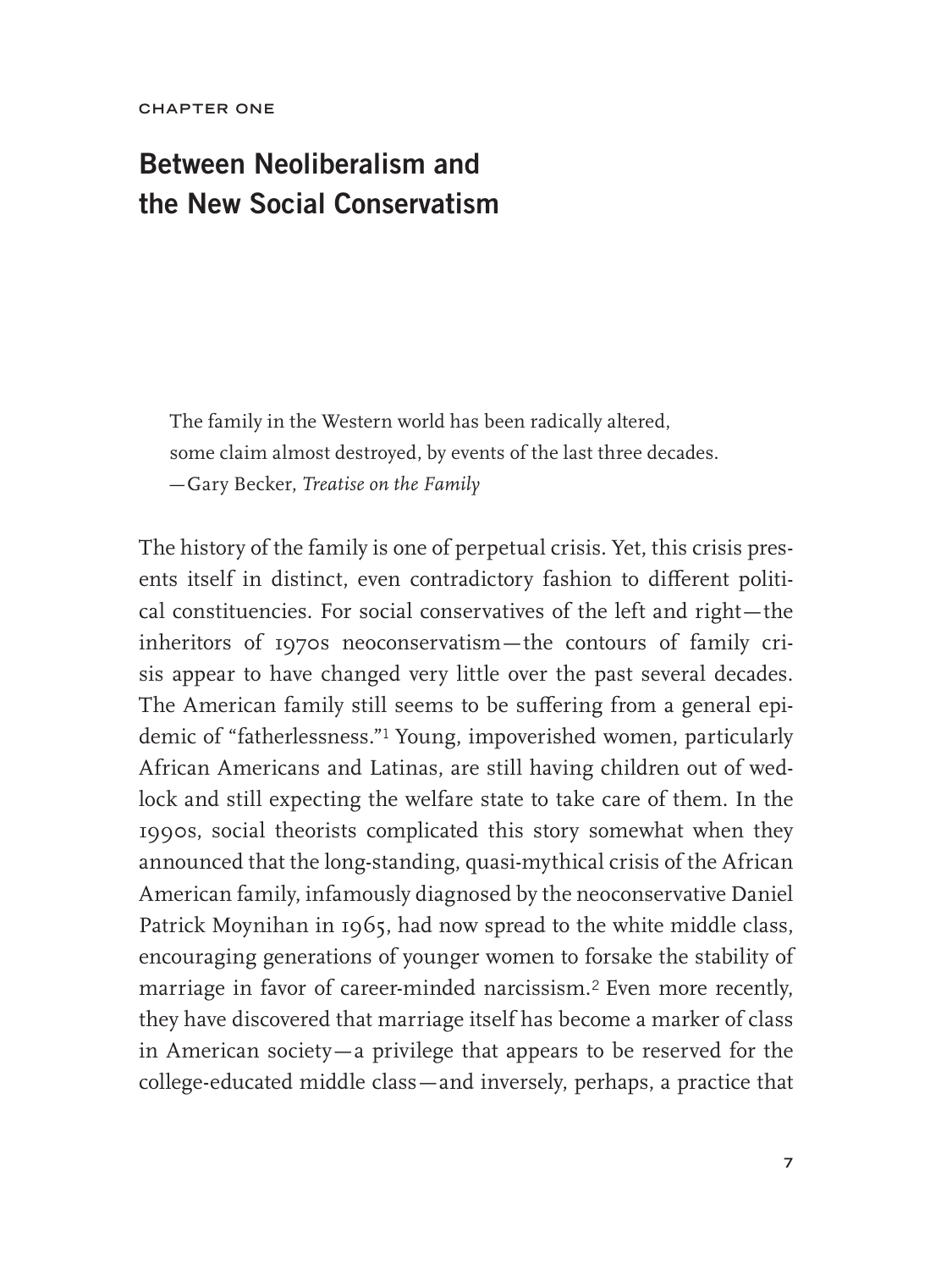should be encouraged as a shortcut to social mobility.3 With all its variations and refinements, this discourse has shifted only slightly since it was first fashioned in the 1970s. And although it has inspired four decades of punitive welfare reform, its proponents continue to blame the Great Society welfare state for what they see as the ongoing decline of the American family.

Neoliberals have always entertained a more complex relationship to the discourse of family crisis. It would not be an exaggeration to say that the enormous political activism of American neoliberals in the 1970s was inspired by the fact of changing family structures. Certainly Gary Becker, the Chicago school economist singled out as exemplary by Michel Foucault, understood the breakdown of the Fordist family wage to be the critical event of his time, and one whose reverberations could be discerned in everything from shifting race relations to the recomposition of the labor market and the changing imperatives of social welfare.4 In effect, while it lasted, the Fordist family wage not only functioned as a mechanism for the normalization of gender and sexual relationships, but it also stood at the heart of the midcentury organization of labor, race, and class, defining African American men by their exclusion from the male breadwinner wage and African American women by their relegation to agricultural and domestic labor in the service of white households. The neoliberal response to the crisis of the Fordist family can be described, in the first instance, as adaptive and accommodationist. Eschewing the overt moralism of social conservatives, neoliberals are interested in subsuming the newly liberated labor of former housewives within an expanded market for domestic services and are intent on devising new mechanisms for pricing the risks of (for example) racial discrimination or unsafe sex. There is no form of social liberation, it would seem, that the neoliberal economist cannot incorporate within a new market for contractual services or high-risk credit.

Yet it would be a mistake to think that neoliberalism is any less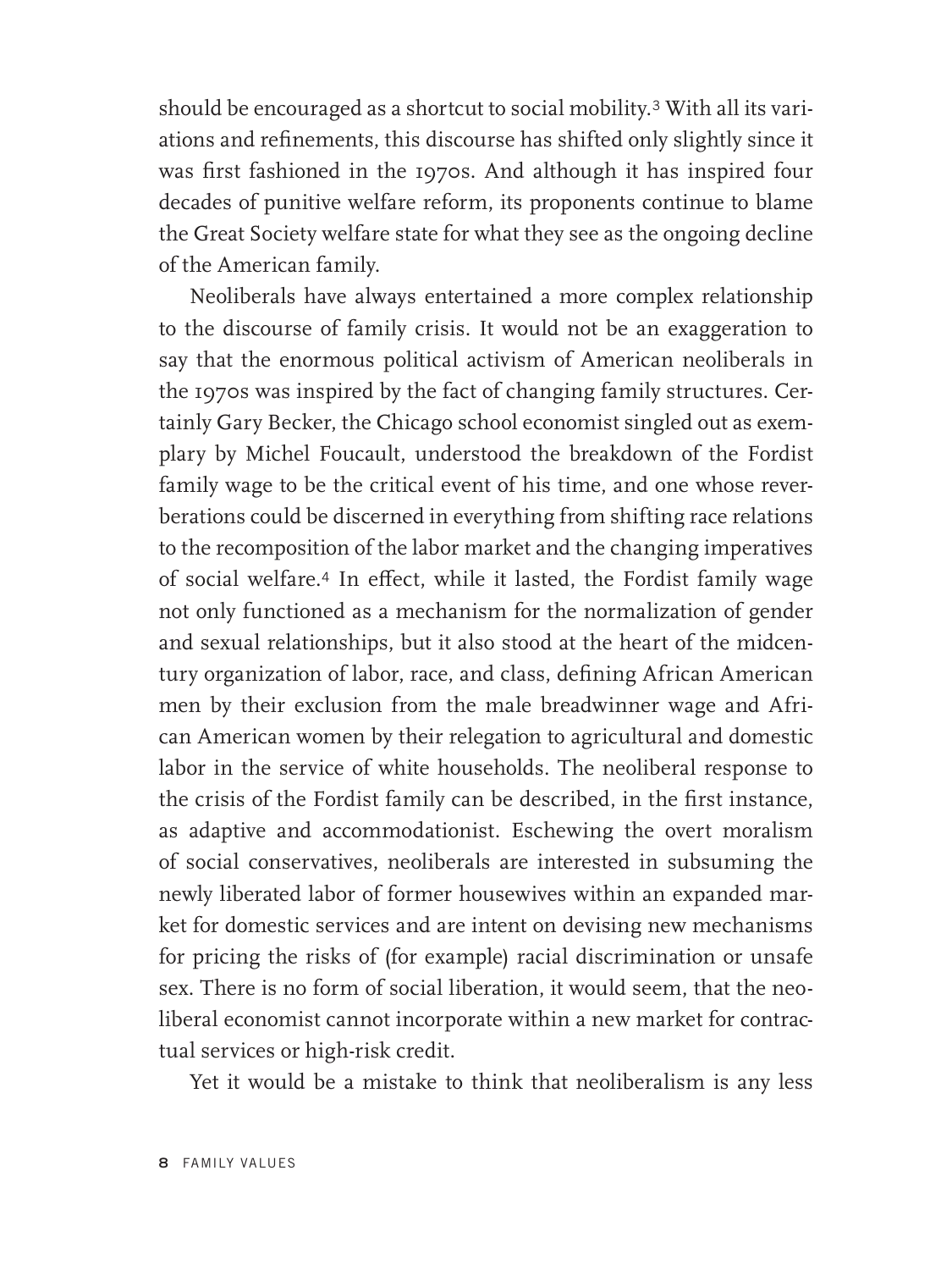invested in the value of the family than are social conservatives. "Since the family is the foundation of all civil society," notes Gary Becker, we have good reason to be concerned about the "enormous changes in the stability and composition of families in recent decades."5 Neoliberals are particularly concerned about the enormous social costs that derive from the breakdown of the stable Fordist family: the costs that have been incurred, for example, by women who opt for no-fault divorce, women who have children out of wedlock or those who engage in unprotected sex without private insurance; and the fact that these costs accrue to the government and taxpayer rather than the private family.6 Although they are much more prepared than are social conservatives to accommodate changes in the nature and form of relationships within the family, neoliberal economists and legal theorists wish to reestablish the private family as the primary source of economic security and a comprehensive alternative to the welfare state. If American welfare reform has been singularly focused on the question of marriage promotion and responsible family formation in the past few decades, it is thanks to the ongoing collaboration between neoliberals and social conservatives on this point in particular.

In contrast to both neoliberals and social conservatives, and in spite of the prominence of family in contemporary social policy, a certain kind of left-wing critic has come to see neoliberal capitalism as itself destructive of family life. The idea that the flexible labor relations introduced by neoliberal reform have somehow disabled the long-term obligations of love and parenthood is pervasive among left-wing social theorists interested in the effects of late modernism on the structures of intimate life. Each in their own way, and with varying degrees of nostalgia, Anthony Giddens, Zygmunt Bauman, Ulrich Beck, Elizabeth Beck-Gernsheim, and Eva Illouz all point to the increasingly fleeting character of love in an era dominated by the short-term contract and employment at will.<sup>7</sup>

By far the most elaborate and sustained argument in this direction,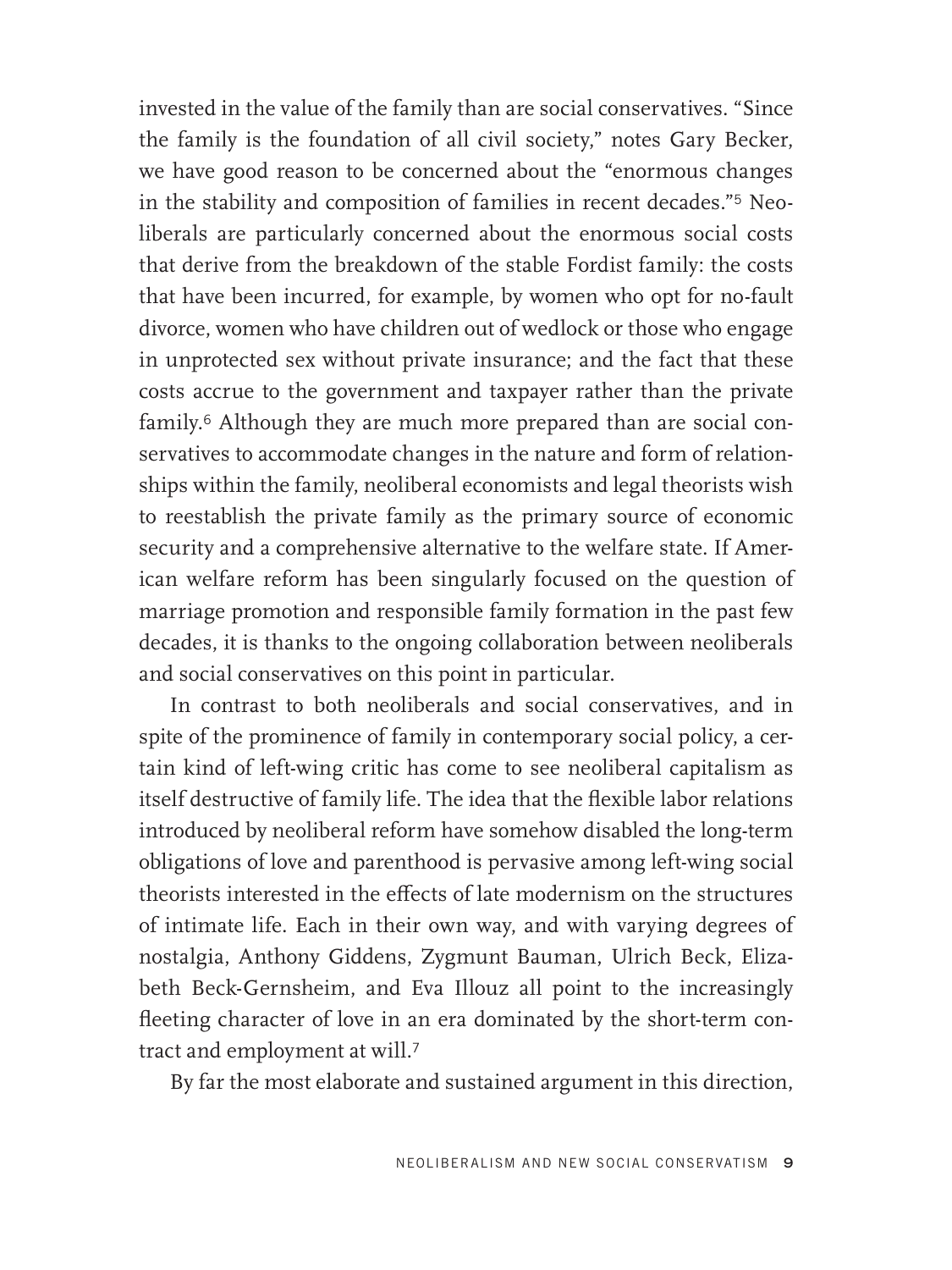however, is provided by the German political economist Wolfgang Streeck, whose recent work reflects at length on what he sees as the causal relationship between the flexible employment contract and the "flexible family."8 Streeck is concerned here with the dismantling of the standard postwar employment relationship and its correlate, the so-called Fordist family consisting of a male worker, a stay-at-home wife and mother, and two or more children. As he notes, the economic security of the postwar era was premised on a tightly enforced sexual division of labor that relegated women to lower-paid, precarious forms of employment and indexed the wage of the Fordist worker to the costs of maintaining a wife and children at home. How and why did this particular architecture of economic security crumble so rapidly in the 1970s, Streeck asks, and why did its decline provoke so little opposition from those who benefited so much from it?

Searching for an answer to this question, he notes that "the social and family structure that the standard employment relationship had once underwritten has itself dissolved in a process of truly revolutionary change. In fact, it appears that the Fordist family was replaced by a flexible family in much the same way as Fordist employment was replaced by flexible employment, during the same period and also all across the Western world."9 The destabilization of the long-term marital contract, Streeck wants to argue, occurred a short but significant time before the dismantling of the Fordist employment relationship and can be seen as having provoked the decline of the latter.10 The revolution in family law and intimate relationships that occurred in the 1960s— from the introduction of no-fault divorce to the growing acceptance of cohabitation— destroyed the very raison d'être of the Fordist family wage and thereby led to its gradual phasing out over the following years. If women were no longer tied to men in long-term relationships of economic dependence, and if men were no longer obliged to look after a wife and children for life, then who would be left to defend that great Fordist institution of economic security, the family wage?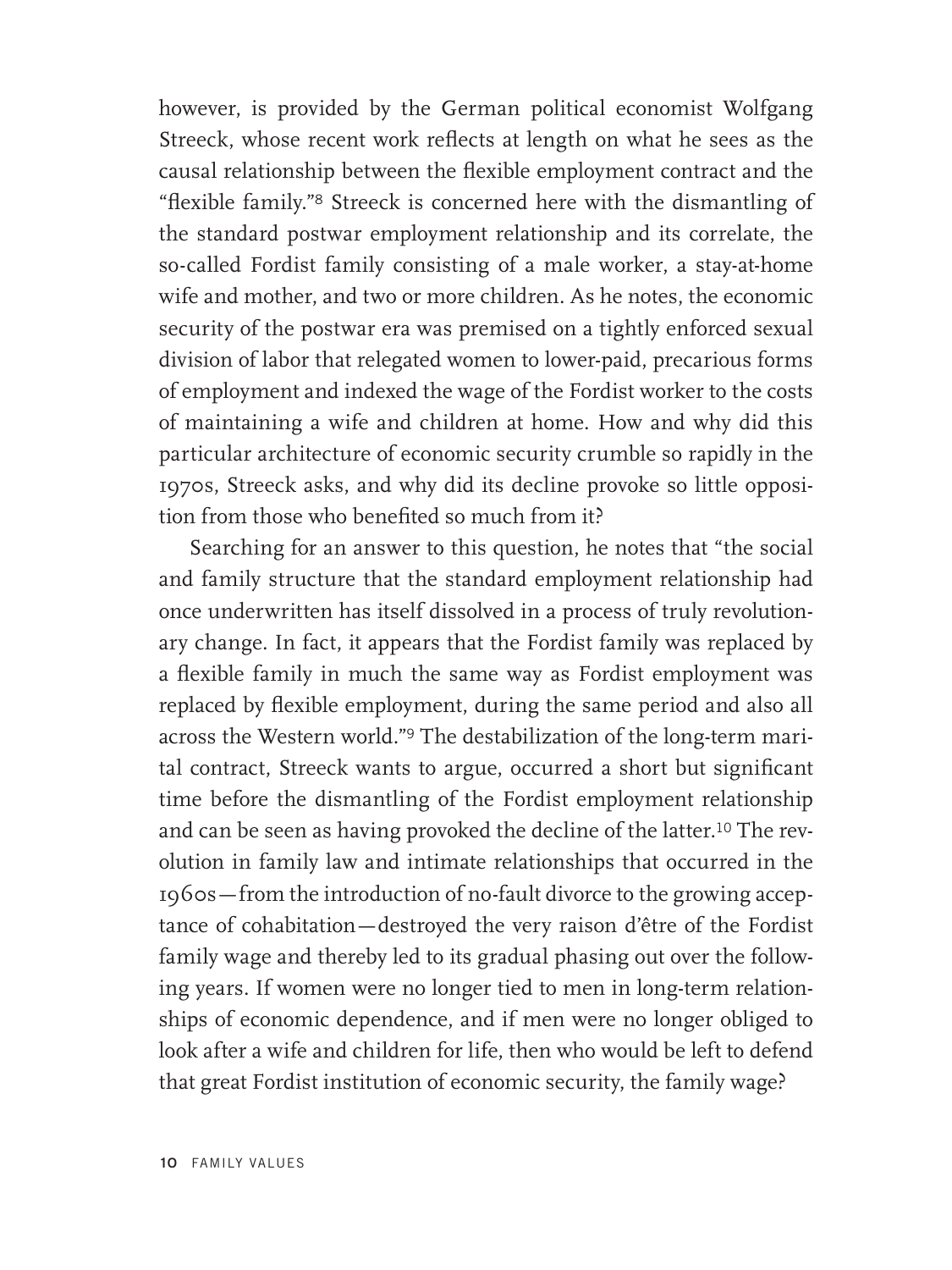At this point, Streeck's antifeminism becomes overt. It was feminism, after all, that first challenged the legal and institutional forms of the Fordist family by encouraging women to seek an independent wage on a par with men and transforming marriage from a longterm, noncontractual obligation into a contract that could be dissolved at will. In so doing, feminists (whom he imagines as middle class) robbed women (whom he imagines as working class) of the economic security that came from marriage to a Fordist worker.<sup>11</sup> By undermining the idea that men should be paid wages high enough to care for a wife and children, feminism helped managers to generalize the norm of precarious employment and workplace flexibility, eventually compromising the security of all workers.

Without descending into the overt antifeminism of Wolfgang Streeck, Luc Boltanski and Eve Chiapello's *New Spirit of Capitalism* offers a conceptual critique of the countercultural left that leads ineluctably to the same conclusions. Their revisionist history of late Fordist social movements points to an incipient fracture between the productive left, focused on building and maintaining the economic security afforded by the postwar consensus, and what they refer to as the artistic left, more interested in critiquing the predictable securities and norms of Fordist life.12 If the former can be more or less equated with the trade union movement and old socialist left, the latter consisted of the distinctly new components of the left— from feminism and gay liberation to the student movement and counterculture. Having thus distinguished between a good labor politics (focused on economic security and the permanence of social relations) and a bad sexual politics (focused on liberation from the same set of social relations), Boltanski and Chiapello identify the decline of the family as the most visible sign of neoliberalism's social insecurity. "During these years of social regression," they write, the family "became a much more fluid and fragile institution, compounding job insecurity and the general sense of insecurity.... The search for maximum flexibility in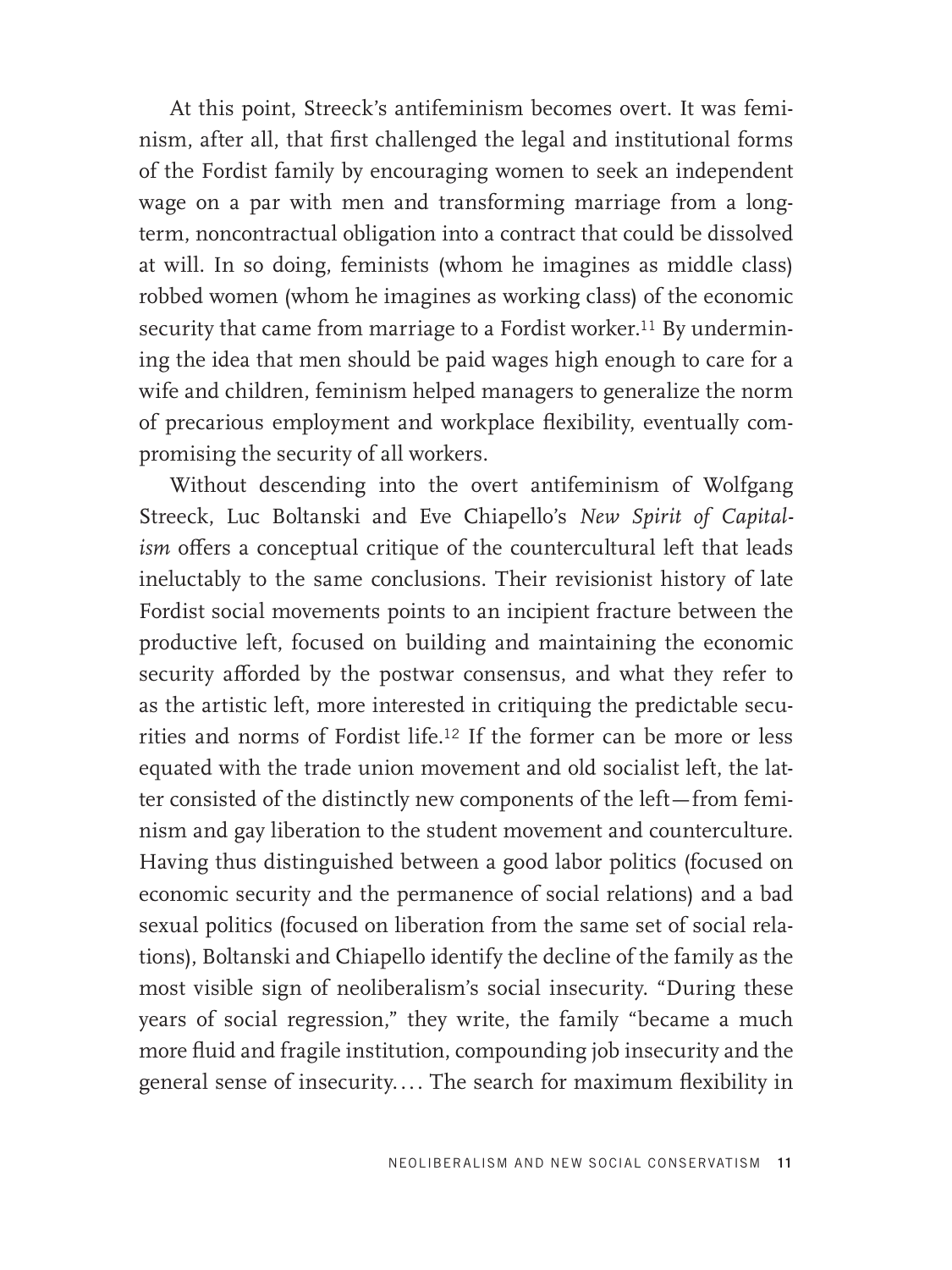firms chimed with a depreciation of the family as a factor of temporal and geographical inflexibility, so that... similar ideological schemas are mobilized to justify adaptability in work relations and mobility in emotional life."13 Like Streeck, Boltanski and Chiapello argue that the artistic left prepared the groundwork for the neoliberal assault on economic and social security by destroying its intimate foundations in the postwar family. By implication, their analysis posits the restoration of the Fordist family (or some revision thereof) as a necessary component of a renewed left agenda.

It is somewhat more surprising to find such reflections in the work of Nancy Fraser, who has done so much to uncover the role of the family wage in shaping the sexual divisions of labor constitutive of American Fordism. Yet, Fraser's longstanding commitment to the conceptual distinction between cultural recognition and economic redistribution places her in a similar bind to Boltanski and Chiapello when it comes to the sexual politics of capital.<sup>14</sup> In her most recent work, Fraser accuses second-wave feminism of having colluded with neoliberalism in its efforts to destroy the family wage. "Was it mere coincidence that second-wave feminism and neoliberalism prospered in tandem? Or was there some perverse, subterranean, elective affinity between them?"15 Fraser goes on to answer in the affirmative: "Our critique of the family wage," she writes, "now supplies a good part of the romance that invests flexible capitalism with a higher meaning and moral point."16 What she offers as an alternative is a renewed politics of economic security that would allow women (and, in the long run, men) to sustain the families that have been torn apart by the enforced flexibility of the neoliberal labor market. Without advocating the simple return to Fordism that Streeck seems to have in mind, Fraser seeks to imagine an improved family wage that would in the first instance recognize and valorize women's reproductive labor and perhaps ultimately disrupt the gendered division of labor itself.17 But having identified the specific evil of neoliberalism as the destruction of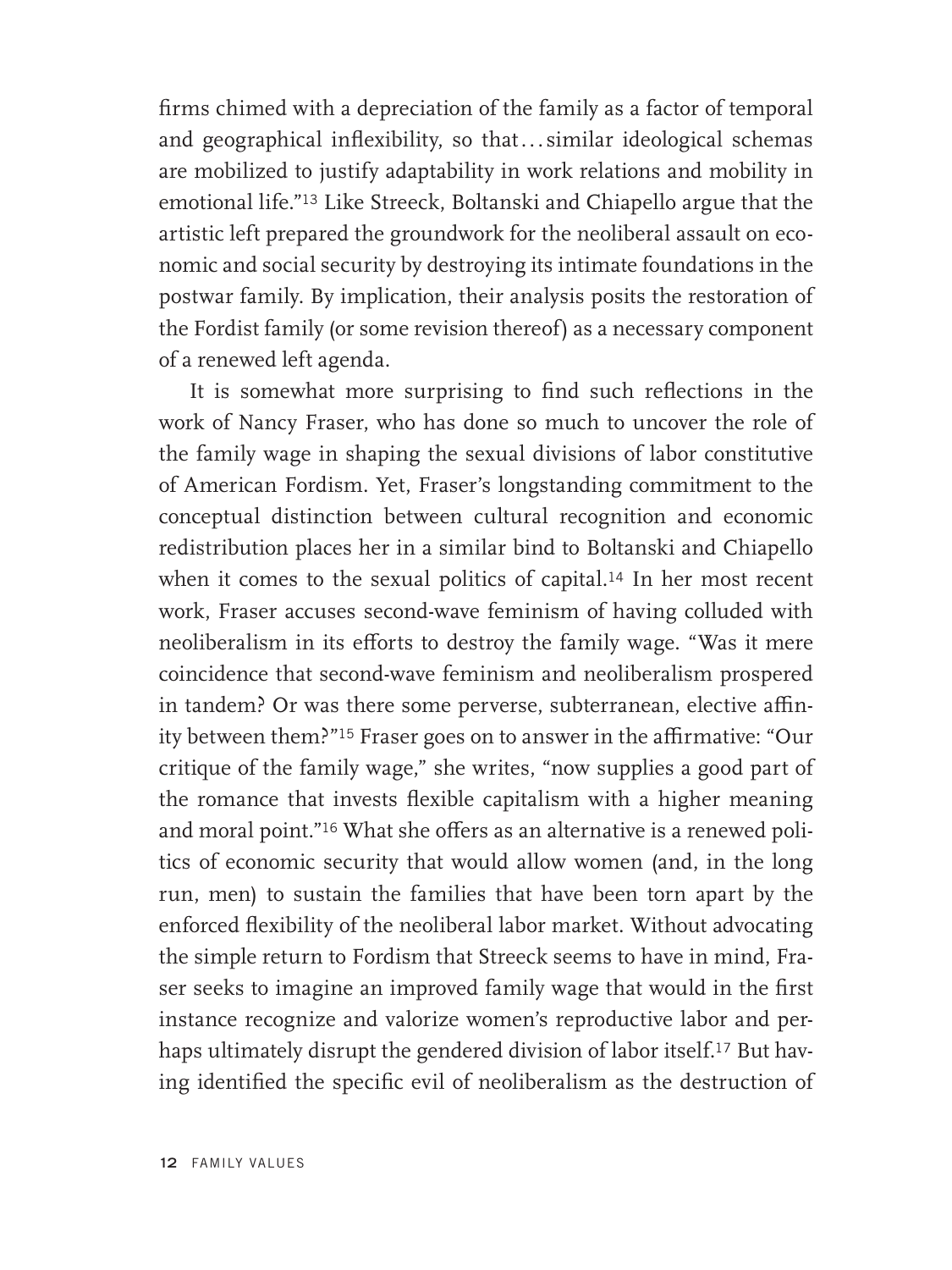the Fordist family wage, her analysis leads inescapably to the conclusion that resistance demands the restoration of family, albeit in a more progressive, egalitarian form.

Each of these theorists is clearly indebted to the work of Karl Polanyi,18 whose thesis of the "double movement" is pervasive and well nigh uncontested in contemporary left-wing formulations of anticapitalist critique.19 In his signature work of historical sociology, *The Great Transformation* (1944), Polanyi distinguishes laissez-faire capitalism from all previous economies of exchange by virtue of the fact that it strives to include what was once inalienable within the ambit of exchange value.20 Reaching its purest form in nineteenth-century England, Polanyi sees modern capitalism as inhabited by a relentless calculative drive that submits even foundational social values such as labor, land, and money to the metrics of commodity exchange. Under the conditions of modern capitalism, human labor itself loses any intrinsic value and sees its price fixed by the highest bidder; money is subject to the nominal measure of interest and exchange rates; and the price of land is determined by the fluctuations of speculative value. Thus, essential social properties that should by rights function as foundations and anchors to any stable system of exchange are set to circulate in the open market as "fictitious commodities." Having posited Aristotle's household economy of measured exchange as ethical reference point, Polanyi can only envisage these innovations as departures from a transcendant norm of economic justice. Polanyi understands modern capitalism as the generalization of Aristotle's "chrematistics"— an economic regime in which the perverse logic of self-multiplying value has overtaken and subsumed the measured reproduction of foundational social values.21 As a twentieth-century social democrat, however, he also wants to argue that the disintegrative forces of the free market will inevitably provoke a "countermovement" bent on protecting the social order (indeed the free market itself) from the excesses of laissez-faire capitalism.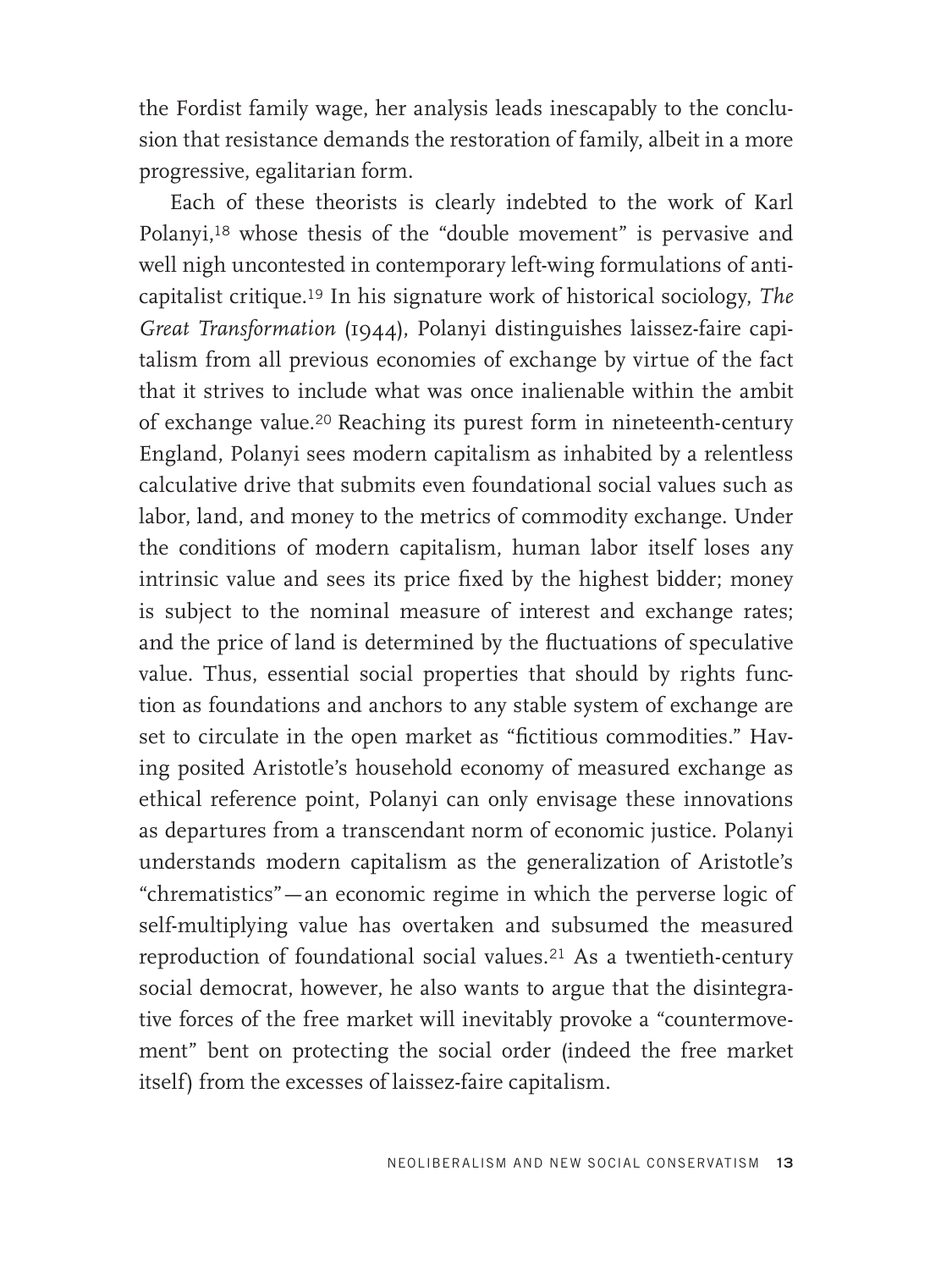In a somewhat paradoxical manner, Polanyi imagines the countermovement as external to the dynamics of capitalism and yet historically inevitable and indeed necessitated by the free market itself. Reflecting on the history of nineteenth-century industrial capitalism, he observes that the laissez-faire utopia of the self-regulating market cannot survive in the long run without the intervention of some external form of social protectionism. When implemented as an economic ideal, the self-regulating market unleashes destructive forces that threaten the very existence of the market system. Pushed to the limit, then, the individualizing excesses of liberal contractualism will generate at some point a social countermovement intent on protecting workers from the stiff winds of the market. But while it must be understood as external to free-market capitalism, the countermovement is ultimately necessary to the continued functioning of the market itself, since its role will be to safeguard those essential "fictitious commodities"— money, land, and labor— that capital is incapable of protecting of its own accord.

What makes Polanyi's theory of the double movement so appealing to a certain kind of left is its tendency to conflate capitalism itself with the logic of the free market and thus to reduce its ideological expression to economic liberalism, understood as a force of social disintegration. Once one has accepted these premises, however, resistance can only be imagined as conservative. If capitalism as an ideological formation is reducible to the tenets of economic liberalism, and if market freedom tends inexorably to disintegrate, disembed, and homogenize social existence, then any viable countermovement must seek to reanchor value as a way of arresting these trends. This imperative applies not only to the "fictitious commodities" of land, labor, and money— which the social protectionist movement seeks to "decommodify" and restore to a position of fundamental value— but also to social life more widely, which ultimately demands to be stabilized and reembedded within the institution of the family.22 If capitalism is theorized as uniquely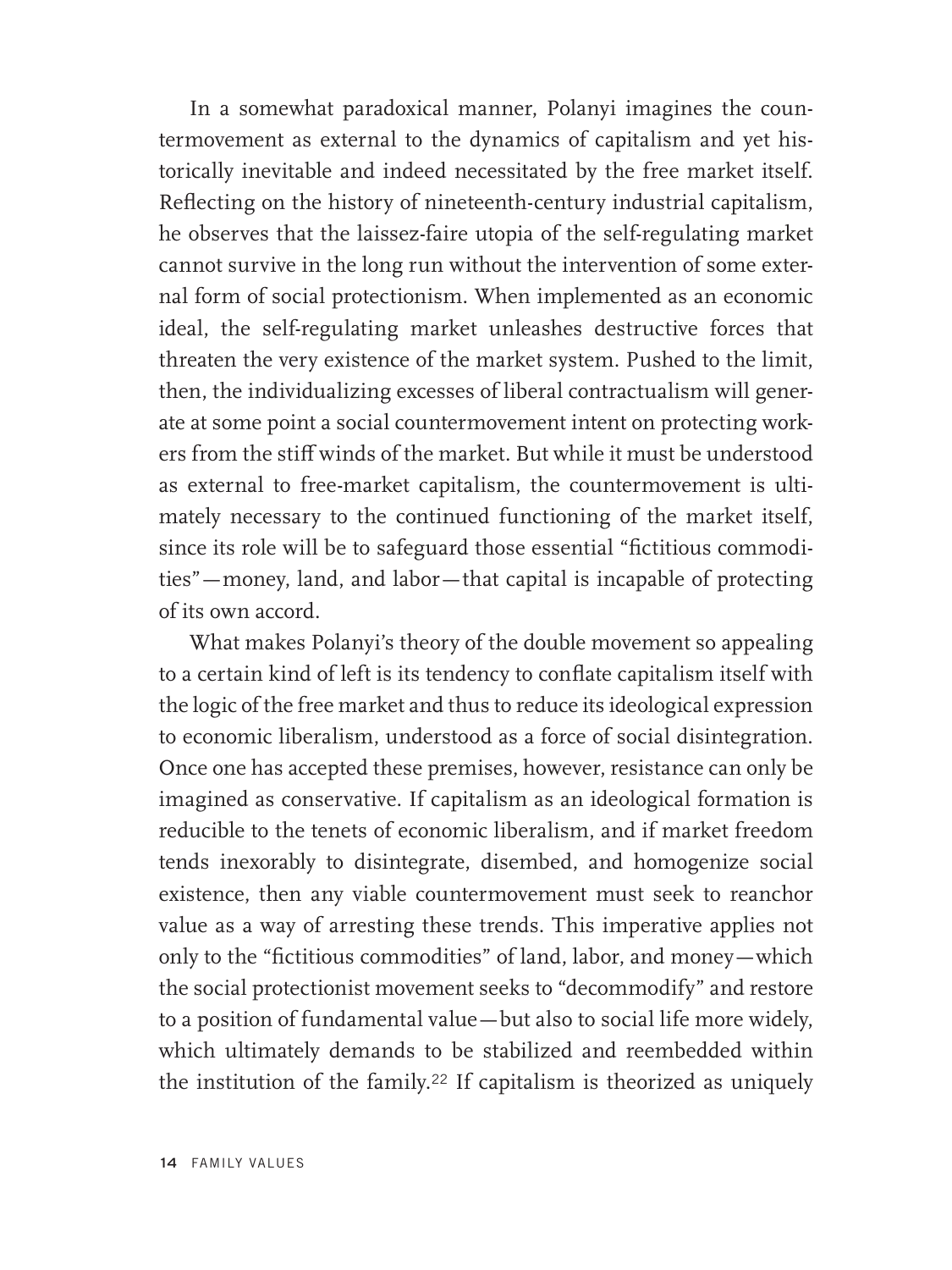and exclusively destructive of prior social solidarities, then the countermovement can be imagined only as an effort to restore, or at least reinvent, that which was allegedly destroyed by the advent of industrial capitalism. It is not by chance that Polanyi evinces an unmistakable nostalgia for the old territorial order of feudal England, where (he imagines) aristocrats and peasants shared a common attachment to land, family, and community.

Polanyi himself was well aware of the potential affinities between his theory of the countermovement and the social conservatisms of the right. Indeed, he saw the fascist movements of early twentieth-century Europe as one particularly destructive manifestation of the countermovement, and one that could be avoided only by implementing the alternative of a socially protectionist and politically democratic welfare state.23 For Polanyi, the difference between a social democratic countermovement and the social conservatism of the right was decisive in its historical consequences— and yet it was a difference of methods and degree, not of kind. The Polanyian social democrat shares the conservative's nostalgia for community, land, and family but seeks to transform these institutions into conduits for state-based forms of social protection. Where the Burkean conservative strives to instill family values by force, the social democrat seeks to encourage them through the redistribution of social wealth. Polanyi, it might be said, replaces the private family values of the old Elizabethan poor-law tradition with the redistributive family values of a certain kind of social progressive left. In this respect, his philosophy of the double movement can be read as the ideological expression of the mid-twentieth-century welfare state, which perfectly combined social democracy and social conservatism in the form of the Fordist family wage.

This book assumes instead that what Polanyi calls the "double movement" would be better understood as fully internal to the dynamic of capital. This is to say that economic liberalism and political conservatism— even when the latter speaks the language of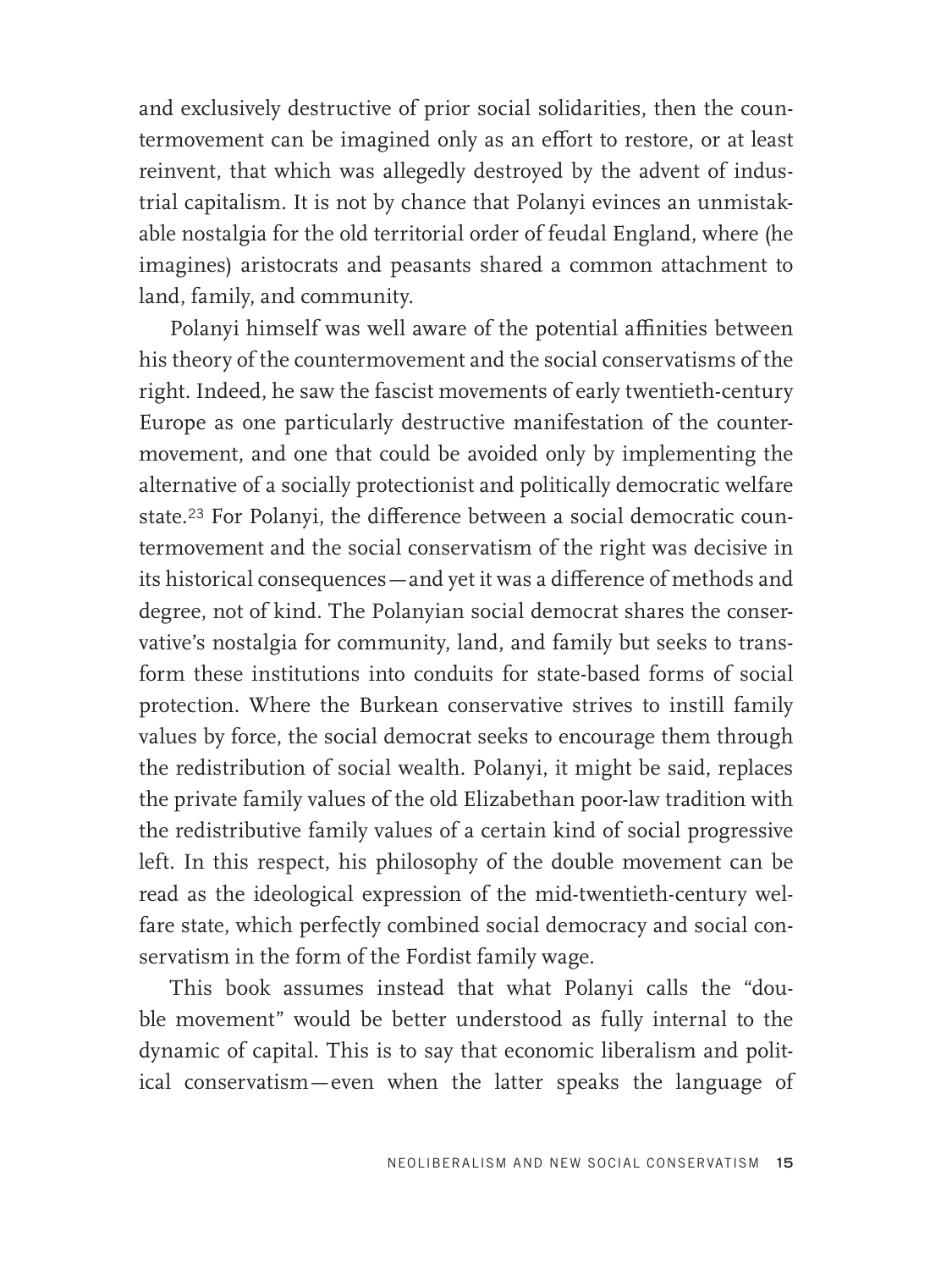anticapitalist critique— are equally constitutive expressions of modern capitalism. We need not defer to a Hegelian reading of Marx to recognize that this double movement is central to his depiction of capital's "differential calculus," putting him radically at odds with Polanyi on the question of critique.24 Most lucidly in the *Grundrisse*, Marx discerns two countervailing tendencies at work in the logic of capitalist valuation: on the one hand, a propensity to deflect from all external limits to the speculative generation of social wealth, and on the other hand, a drive to reestablish such limits as the internal condition of value's realization as private wealth.25 In more suggestive, less austere mathematical terms, Marx recognized that the capitalist injunction to self-valorization "drives beyond national barriers and prejudices as much as beyond nature worship, as well as all traditional, confined, complacent, encrusted satisfactions of present needs, and reproductions of old ways of life,"26 at the same time that it calls for the reaffirmation of such limits as a way of channeling and restricting the actual realization of wealth.

Yet, while Marx recognized that the restoration of fundamental value could be accomplished through any number of institutional and juridical means— from the gold standard to private property in land to vagrancy laws limiting the mobility of workers— his analysis does not extend to the intimate, reproductive dimensions of this process.<sup>27</sup> In its efforts to overcome all quantitative barriers to the generation of wealth, Marx observed, capital transgresses all established forms of reproduction— that is, all customary or religious strictures on the organization of gender, all status-like constraints on social mobility, and all national restrictions on the circulation of money.28 But is it not also compelled to reassert the reproductive institutions of race, family, and nation as a way of ensuring the unequal distribution of wealth and income across time? Isn't it compelled, in the last instance, to reinstate the family as the elementary legal form of private wealth accumulation?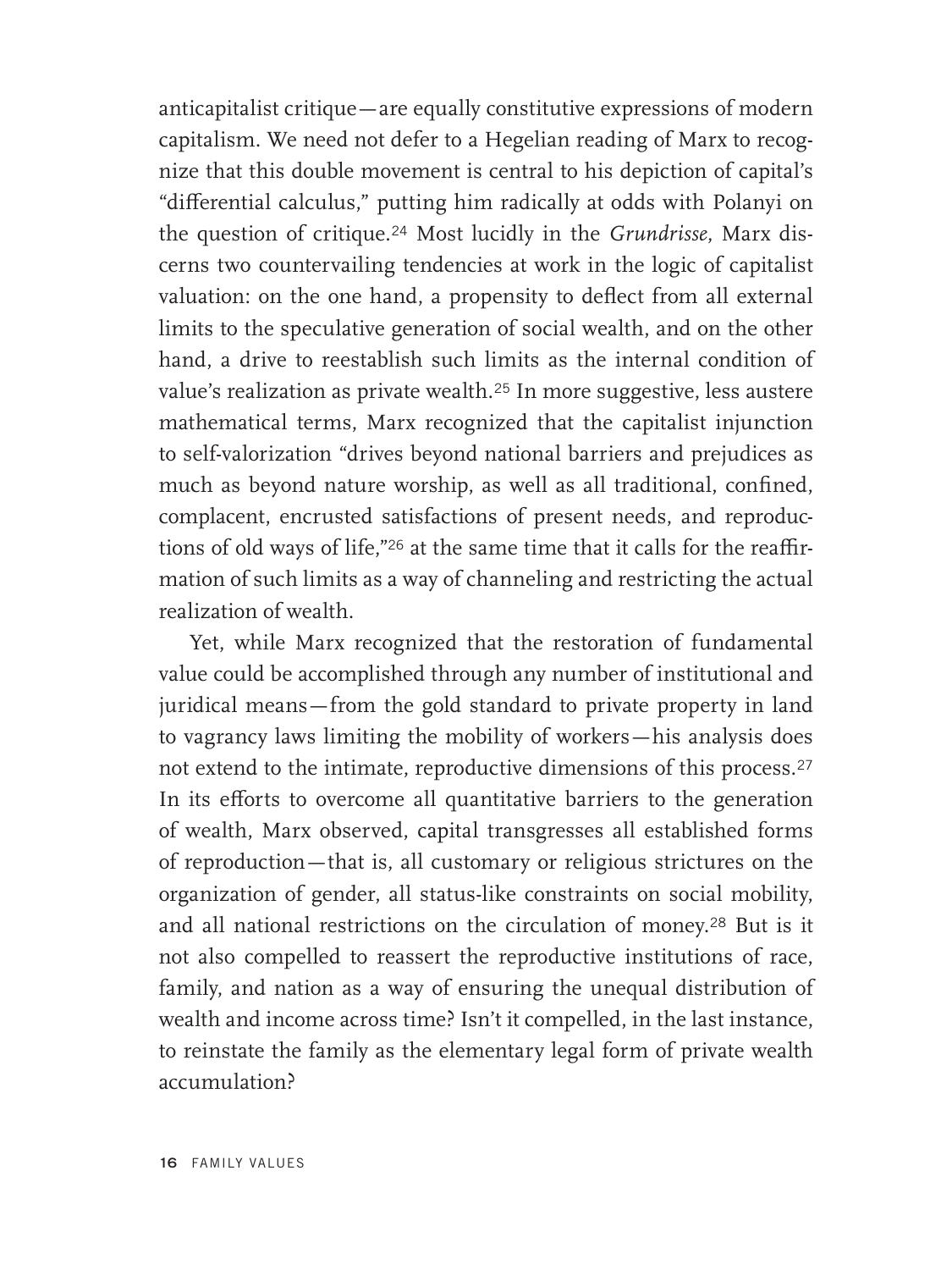On this point, Marx's thinking must be radicalized.29 The assertion of foundation is never merely "economic" in character since it must ultimately incorporate the "social and cultural" conditions under which value is to be reproduced and reappropriated in private form— kinship, lineage, and inheritance. If the history of modern capital appears on the one hand to regularly undermine and challenge existing orders of gender and sexuality, it also entails the periodic reinvention of the family as an instrument for distributing wealth and income. Thus, according to Reva Siegel, the legal history of the modern family can be understood as a process of "preservation through transformation" rather than one of progressive liberalization, where challenges to established gender and generational hierarchies are repeatedly recaptured within new, more democratic, but no less implacable legal structures.<sup>30</sup>

What Eric Hobsbawm refers to as the "reinvention of tradition" can usefully be understood as the expression of this double movement, provided that we accord no prior stability to tradition as such and recognize the very historicity of the term as an invention of nineteenthcentury industrial capitalism.31 Translating these insights into a general reflection on the philosophy of history, Peter Osborne argues that the peculiar temporality of modern capitalism is defined by the oscillation of tendencies that are alternatively self-revolutionizing and restorative, speculative and radically nostalgic. For Osborne, both these orientations "may be regarded as temporally integral political forms of capitalist societies, alternative political articulations of the social form of capitalist accumulation itself: that 'constant revolutionizing of production, uninterrupted disturbance of all social conditions, everlasting uncertainty and agitation,' which Marx and Engels identified as the distinguishing feature of the present epoch nearly one hundred and fifty years ago."32 One consequence of this analysis is its neutralization of Polanyian critique. We cannot hope to counter the logic of capitalist exchange by seeking merely to reembed or stabilize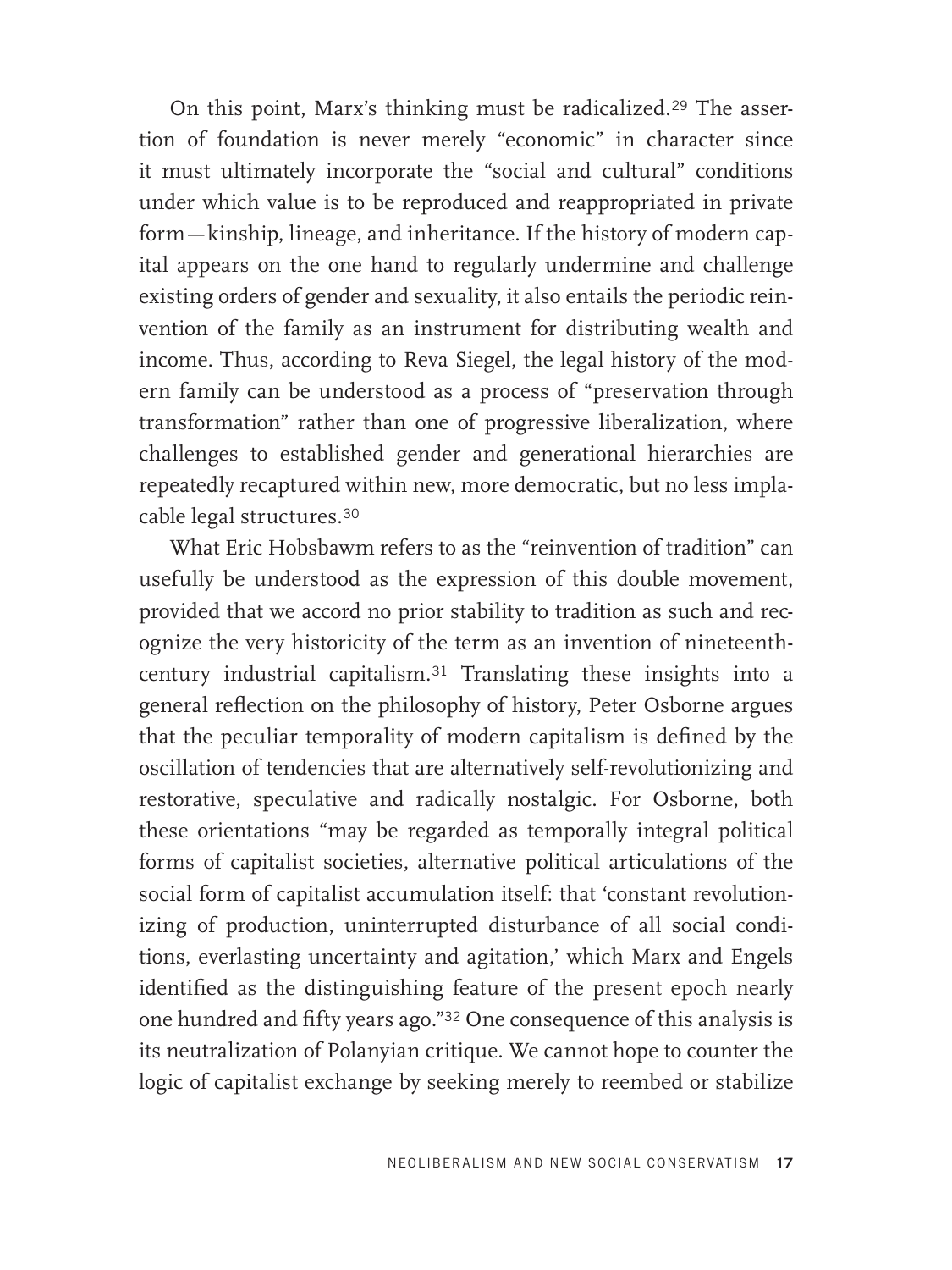its volatile signs, as Polanyi counsels, since this project is already a necessary component of capital's double movement. The tension between the adaptive forces of credit expansion and the appropriative drive to social foundation is constitutive of capital itself, although realized in widely different political forms in different historical moments.

Accordingly, this book takes neoliberalism and the new social conservatism as the contemporary expression of capital's double movement. In doing so, I follow Wendy Brown, whose seminal essay "American Nightmare" argues that neoliberalism and neoconservatism must be thought together— in their convergences, collisions, and symbioses— if we are to understand the political rationality of power in the United States today.33 This thinking together, I would add, is necessary if we are to avoid the trap of mobilizing a left neoliberalism against the regressive forces of social conservatism or a left social conservatism against the disintegrating effects of the free market.

By neoliberalism, I refer in particular to the American schools of new economic liberalism that emerged at the University of Chicago, the University of Virginia, George Mason University, Virginia Polytechnic University, the UCLA Department of Economics, and various other institutional outposts in the early to mid–twentieth century. The historiography of American neoliberalism is vast.<sup>34</sup> Here I focus on a distinct phase in the evolution of this new economic liberalism, one that was defined by the social and economic upheavals of the 1960s and '70s and the intellectual response that it provoked among freemarket economists of the Chicago and Virginia schools. During this period, American neoliberals refined and in some cases utterly revised their founding concepts in direct response to the changing gender and racial composition of the workforce, the civil rights and welfare rights movements, and the rise of student radicalism. Throughout the 1970s, leading neoliberal intellectuals such as Milton Friedman, Rose Friedman, George Stigler, Richard Epstein, Richard Posner, James M. Buchanan, Gordon Tullock, Richard Wagner, and Gary Becker helped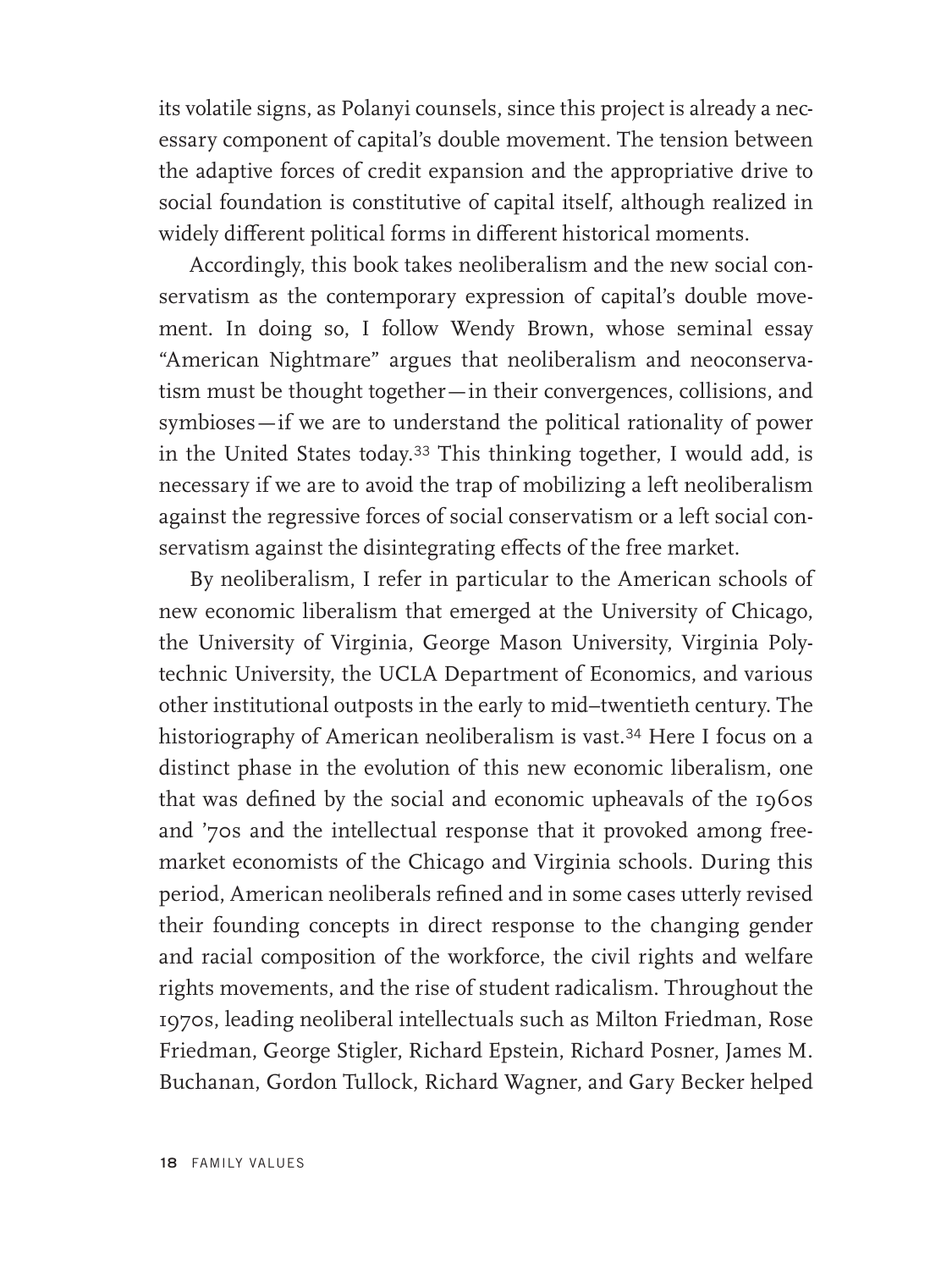redefine the intellectual and popular consensus on state deficit spending, the role of the central bank, inflation, taxation, consumer protection laws, tuition fees, and welfare. At no other moment before or after have the affiliates of the Chicago and Virginia schools been so directly involved in formulating and implementing government policy. A figure such as Milton Friedman, for instance, was remarkably involved in the policy decisions of the Nixon, Carter, and Reagan administrations: At various moments, he could be found lending his hand to proposals to introduce a basic guaranteed income, informing central bank policy on inflation, and calling for the introduction of tuition fees in the University of California system. If Milton Friedman went on to become more of a public intellectual than a political insider, and if neoliberalism itself later lost the clearly identifiable profile it once enjoyed in the 1970s, it was because it had become so widely accepted among policymakers of all political stripes and so thoroughly disseminated throughout mainstream economics.<sup>35</sup>

By new social conservatism, I refer to the spectrum of conservative movements that emerged in or after the late 1960s, often in response to the same set of concerns that mobilized neoliberals into action. Under this umbrella term, I include the neoconservative movement as such (which in its earliest incarnation was almost exclusively preoccupied with domestic social issues), the new religious right comprising conservative Catholics and evangelicals, the new paternalism of Lawrence Mead (the principal American architect of welfare-towork programs), and the communitarian movement in social welfare. Although others have used the term "neoconservative" to refer to this broad coalition of conservative currents, I prefer to use the more generic term "new social conservatism" so as to address the specificity of the actual neoconservatives within this coalition. The "new" in "new social conservatism" serves to distinguish these various currents from the traditionalist or Burkean conservatism of the American paleoconservatives, whose antistatism, anti-Semitism, and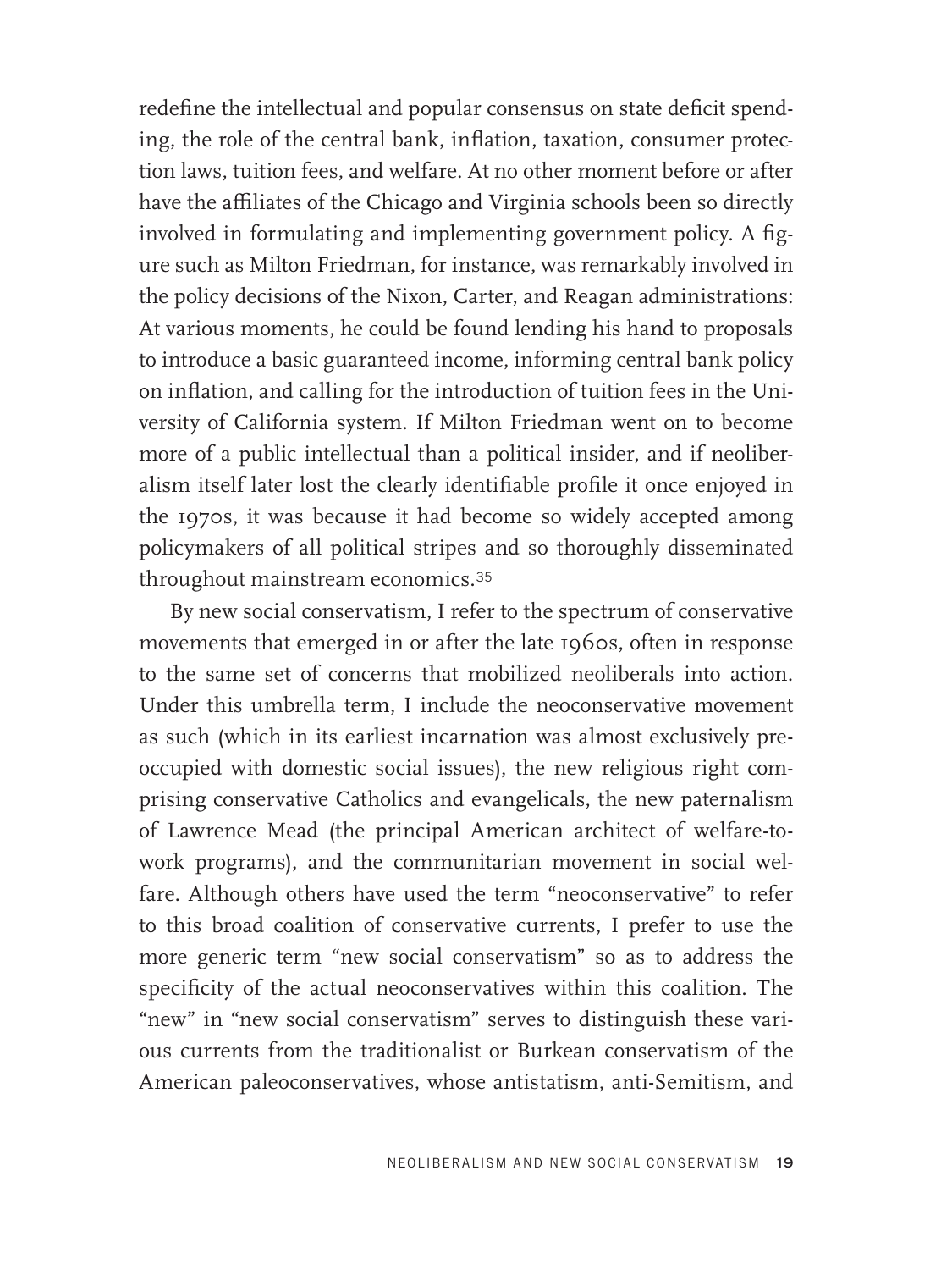aversion to racial democracy made them ill-suited to any compromise with the New Deal left.36 Many if not most of the new generation of social conservatives, in fact, had traveled some part of the way with the political left and were opposed to the Great Society expansion of the New Deal, not the New Deal experiment itself. The representatives of these movements came from diverse political backgrounds. A small handful of them had been fellow travelers of right-wing figures such as Barry Goldwater or the *National Review*'s William F. Buckley Jr., key figures in the Cold War conservative-libertarian alliance.37 Others had emerged out of the more fundamentalist, traditionally quietist currents within American Protestantism.38 Many more came from the political left. Most of the first generation of neoconservatives were former Trotskyists and Cold War Democrats who remained fiercely committed to the New Deal welfare state and its conservative sexual order.39 Although the more prominent among them— Irving Kristol and his son Bill Kristol most notably— would later join forces with the Republicans, others remained firmly attached to the Democratic Party. The communitarians who succeeded them on the political stage after the 1980s were closely aligned with "Third Way" New Democrats such as Bill Clinton and were always striving to bridge the divide between religious and secular conservatives, the partisan left and right.40 For his part, the new paternalist Lawrence Mead never identified with any party in particular and in fact achieved his greatest policy success under President Clinton, who introduced sweeping workfare legislation in 1996.41 Throughout this period, only white religious conservatives have remained overwhelmingly associated with the political right.

During the 1970s, American neoliberalism and the new social conservatism matured and came together in response to the same set of events and a convergent perception of crisis. It is almost always assumed that the neoliberal–new social conservative alliance was forged in response to Keynesianism itself, as exemplified in the New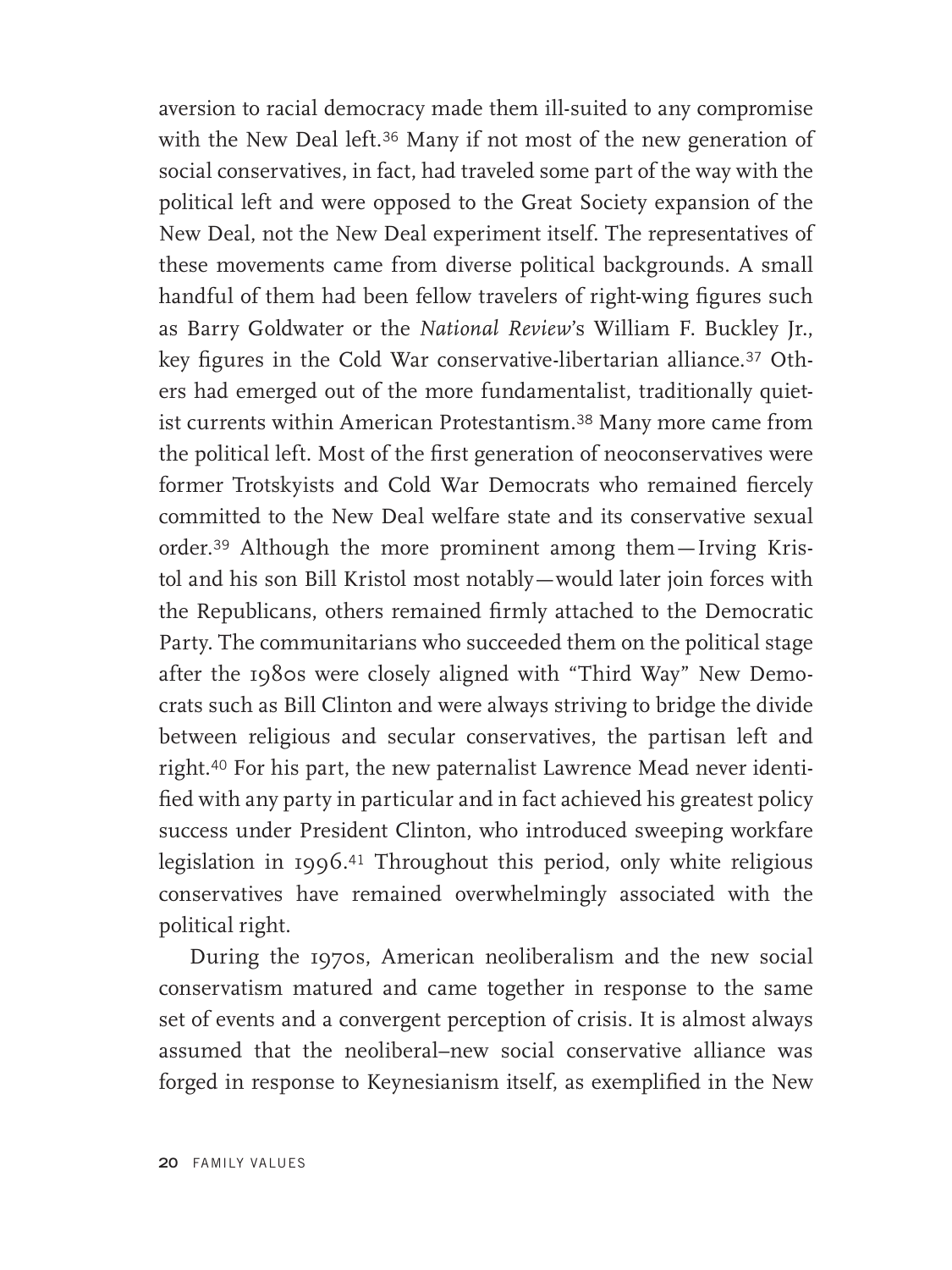Deal welfare state and radicalized under Johnson's Great Society. But this is to misunderstand the specificity of their critique. Emphatically, what prompted their reaction was not the New Deal welfare state itself (although neoliberals certainly had a long tradition of critique on this front) but rather the panoply of liberation movements that emerged out of and in excess of the postwar Keynesian order toward the end of the 1960s. At various moments between the 1960s and 1980s, poverty activists, welfare militants, feminists, AIDS activists, and publicinterest lawyers articulated a novel politics of redistribution that delinked risk protection from the sexual division of labor and social insurance from sexual normativity.42 These movements were historically unique in that they continued to fight for greater wealth and income redistribution while refusing the normative constraints of the Fordist family wage. While neoliberals and neoconservatives were surprisingly sympathetic to efforts to democratize the New Deal welfare state— most notably when it came to the inclusion of African American men within the family wage system— they balked when the Fordist family itself came into question.

In short, it was only when the liberation movements of the 1960s began to challenge the sexual normativity of the family wage as the linchpin and foundation of welfare capitalism that the neoliberal–new social conservative alliance came into being. What they proposed in response to this "crisis" was not a return to the Fordist family wage (this particular nostalgia would be the hallmark of the left), but rather the strategic reinvention of a much older, poor-law tradition of private family responsibility, using the combined instruments of welfare reform, changes to taxation, and monetary policy. Under their influence, welfare has been transformed from a redistributive program into an immense federal apparatus for policing the private family responsibilities of the poor, while deficit spending has been steadily transferred from the state to the private family. Through policies designed to democratize credit markets and inflate asset values, these reformers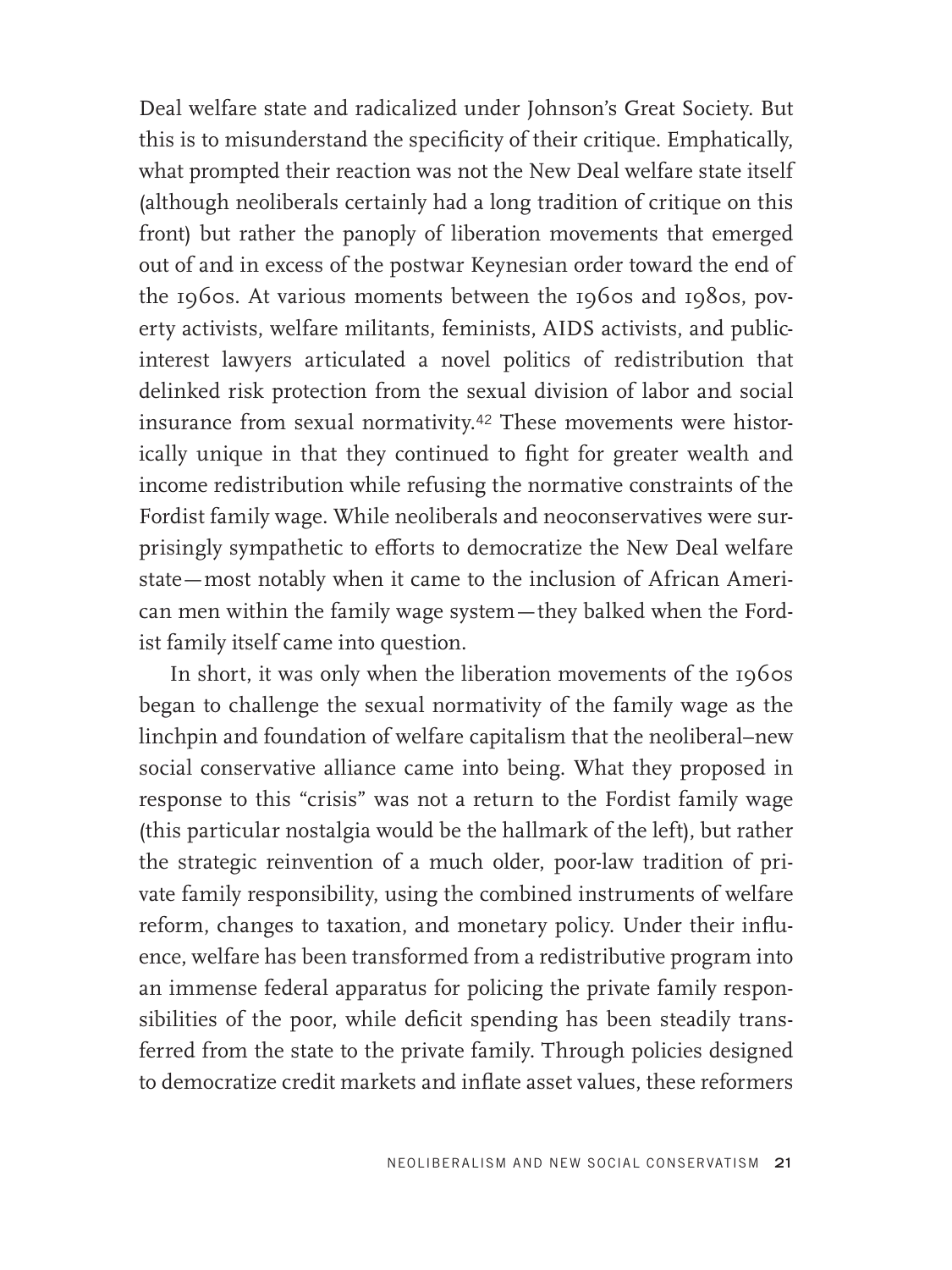have sought to revive the tradition of private family responsibility in the idiom of household debt, while simultaneously accommodating and neutralizing the most ambitious political desires of the 1960s.

Despite its prominence in the political rhetoric of the Reagan revolution and beyond, most accounts of this era see the politics of family values as peripheral to structural economic battles waged over (for example) monetary policy, state-deficit spending, or the redistribution of wealth through taxation.43 Thus, Ronald Reagan is said to have deployed family values rhetoric to cover for his macroeconomic policies and to seduce the working class into alliances that would ultimately work against them. The neoconservative culture wars are understood in retrospect as a useful distraction from the real business of cutting funding to public education and the arts, while Clinton's communitarianism is similarly understood as a ruse designed to soften the edges of his neoliberal economic policy and a useful instrument for healing the historical breach between New and Old Democrats. Typically emanating from the left, these accounts tend to dismiss the florid defense of family values as so much flotsam and jetsam floating above the real story of monumental wealth redistribution and class warfare.

The idea that economic processes can and should be separated from the merely cultural phenomena of gender, race, and sexuality has a long intellectual pedigree, expressed variously in the Marxist vocabulary of base and superstructure, the vernacular distinction between identity and class politics, and the late Frankfurt school language of recognition versus redistribution (although all are perhaps ultimately indebted to the contract versus status opposition deployed by nineteenth-century anthropologists such as Henry Sumner Maine).44 As a methodological and political point of departure, such distinctions have always been suspect. The nineteenth-century anthropological language of status and contract, for example, served to obscure and sentimentalize the existence of women's unpaid labor in the home at precisely the historical moment when the boundaries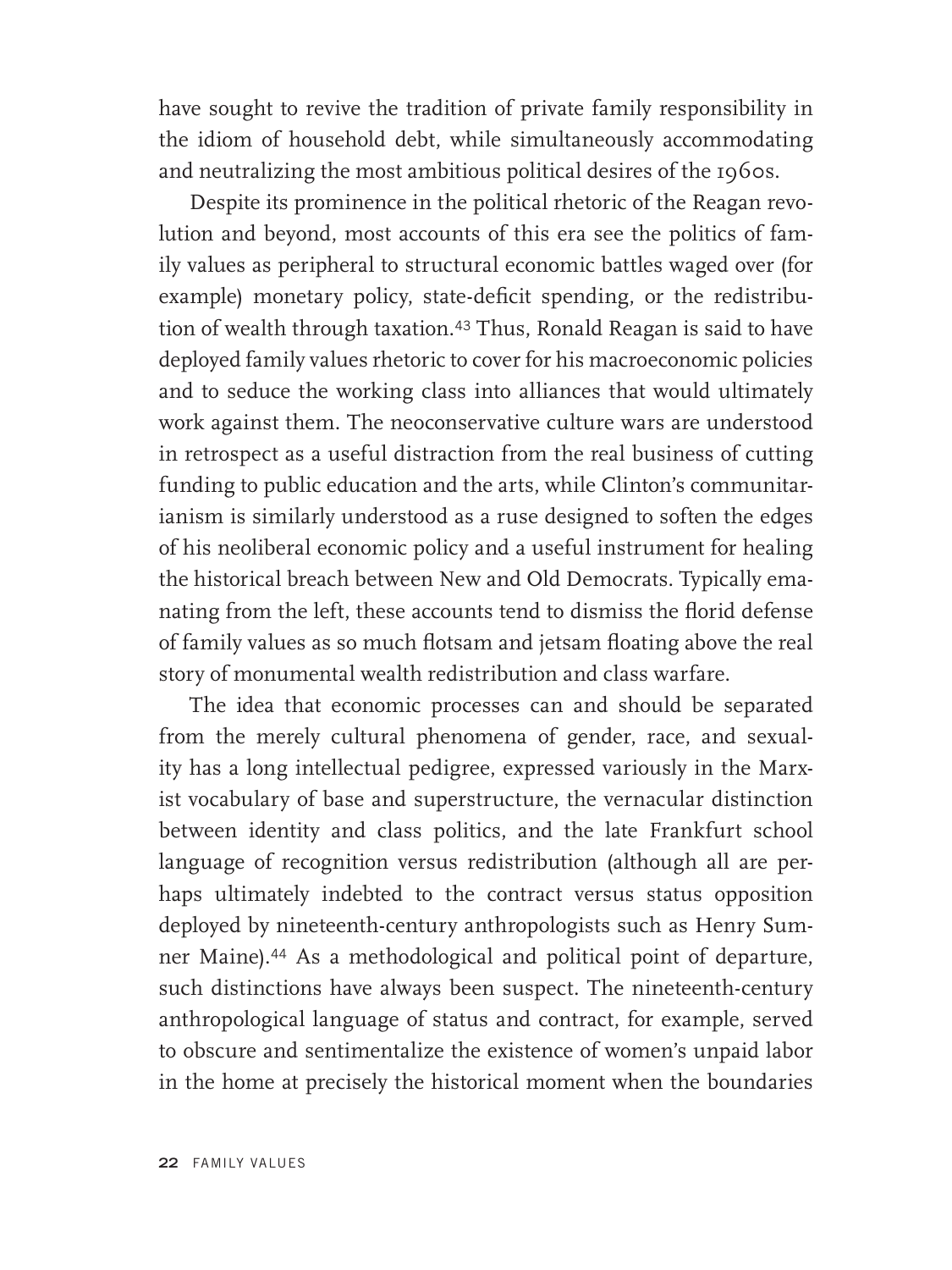between the labor market and the private family were being established. Women were thus relegated to the quasi-sacred space of kinship and the gift relation at a time when they were being actively excluded from the contractual labor market by an alliance of male trade unionists and conservative protectionists.45 In general, leftist demands for the decommodification of social life or the protection of kinship relations all too readily lend themselves to the social conservative argument that certain forms of (domestic, feminized) labor should remain unpaid.

The distinction between recognition and redistribution performs a similar kind of revisionist work today, obscuring the actual historical intricacies of economic and sexual politics while actively quarantining the family from critique. We need only look at the historical example of the Fordist family wage to see that redistribution and recognition cannot be understood in isolation: As an instrument of redistribution, the standard Fordist wage actively policed the boundaries between women and men's work and white and black men's labor, and in its social-insurance dimensions, it was inseparable from the imperative of sexual normativity. The Fordist politics of class was itself a form of identity politics inasmuch as it established white, married masculinity as a point of access to full social protection.

Today the politics of distribution is no longer channeled through the instrument of the Fordist family wage and (as Thomas Piketty has shown) is much more heavily influenced by the wealth-transmitting mechanism of private inheritance than it was in the postwar era.<sup>46</sup> But here again, the distinction between recognition and redistribution proves unhelpful as a way of understanding the actual imbrication of sexual and economic politics. How after all are we to separate the wealth-distributive work of inheritance from the legal and cultural legitimation of family? In what sense can the regulation of sexuality be abstracted from a legal instrument of wealth appropriation that takes the form of family genealogy?